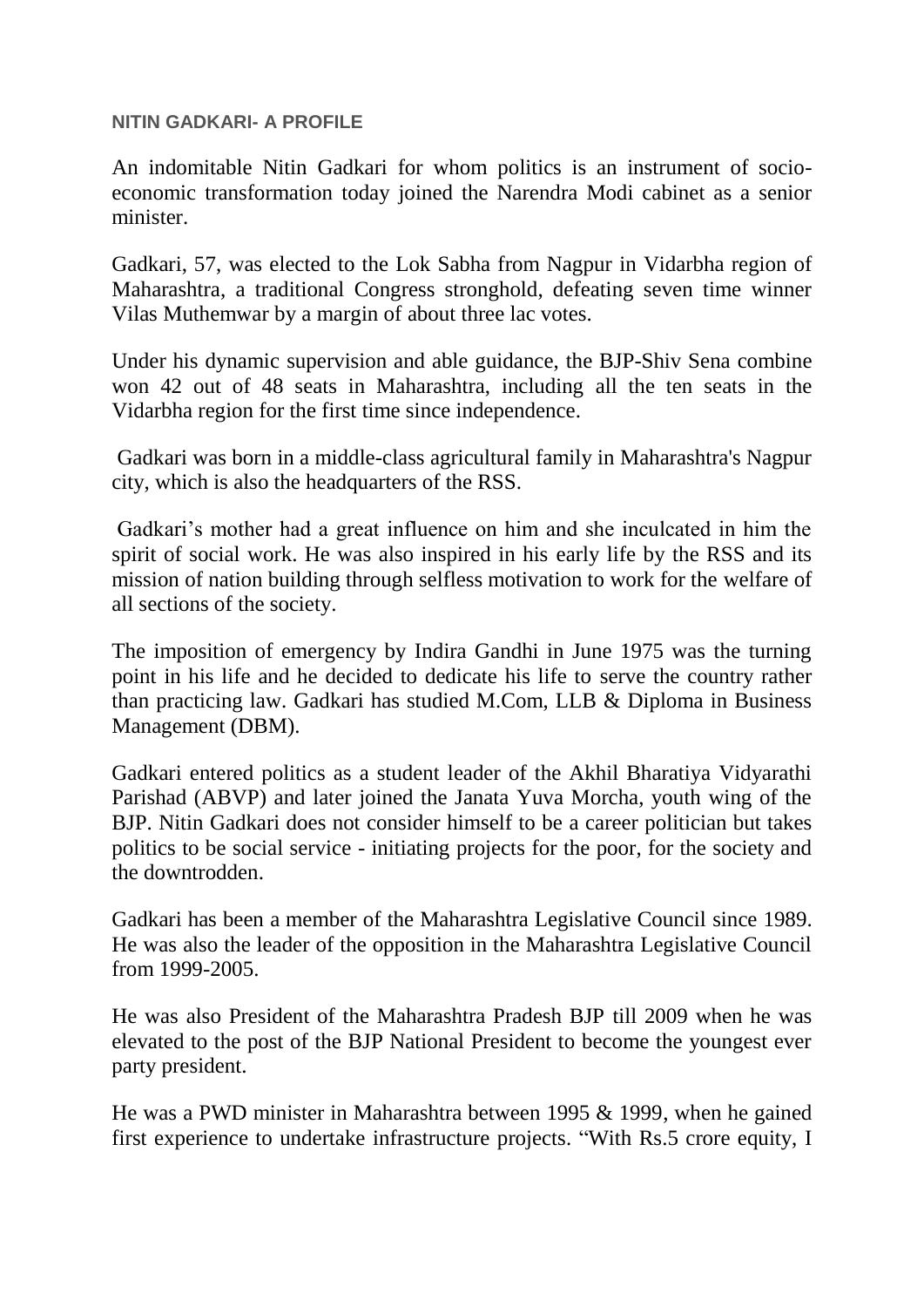earned the distinction of completing works worth 8,000 crores"; Gadkari often recalls this unique distinction he earned as the PWD minister.

Gadkari managed to convince the state to allocate Rs. 700 Crores for rural connectivity. In the next 4 years, 98% of the total population of Maharashtra achieved all-weather road connectivity. The project aimed to connect 13,736 remote villages which remained unconnected since independence by road. It also helped to solve the malnutrition problems prevailing in remote areas of Vidarbha which previously had no access to medical aid, ration or educational facilities.

As Public Works minister in Maharashtra, he built the Mumbai-Pune Expressway. From that experience he was asked by the then Prime Minister Atal Bihari Vajpayee to launch the National Highways Authority.

The Vajpayee Government appointed him the Chairman of National Rural Road Development Committee. After a series of meetings and studies, Gadkari submitted his report to the central government and gave a presentation to the Prime Minister Vajpayee. His report was accepted and a new rural road connecting scheme now popularly known as Pradhan Mantri Gram Sadak Yojana was launched. The ambitious scheme is of Rs. 60,000 crores.

Gadkari has a vision for a strong India and he earnestly believes that the 21st century politics is the politics of progress and development.

His focus has always been on accomplishments. He gave Nagpur a new face when he was the District Guardian Minister. Building flyovers in Mumbai during his stint as Public Works Minister earned him the nick-name "Flyover-Man".

But Pride of place goes to his flagship project, the Mumbai-Pune Expressway.

Gadkari is also an agriculturist. He has promoted Water Management, Solar Energy Projects and the use of modern technology & management tools in agriculture. Gadkari has a passion for bio-fuel, non-conventional sources of energy.

His social enterprise has brought enormous development in the catchment areas of Nagpur region, notorious for farmers" suicide.

Gadkari has also carried out many social welfare projects in Vidarbha region including making several villages self-sufficient by solar energy, couple of thousand heart surgeries and solar rickshaws for the needy.